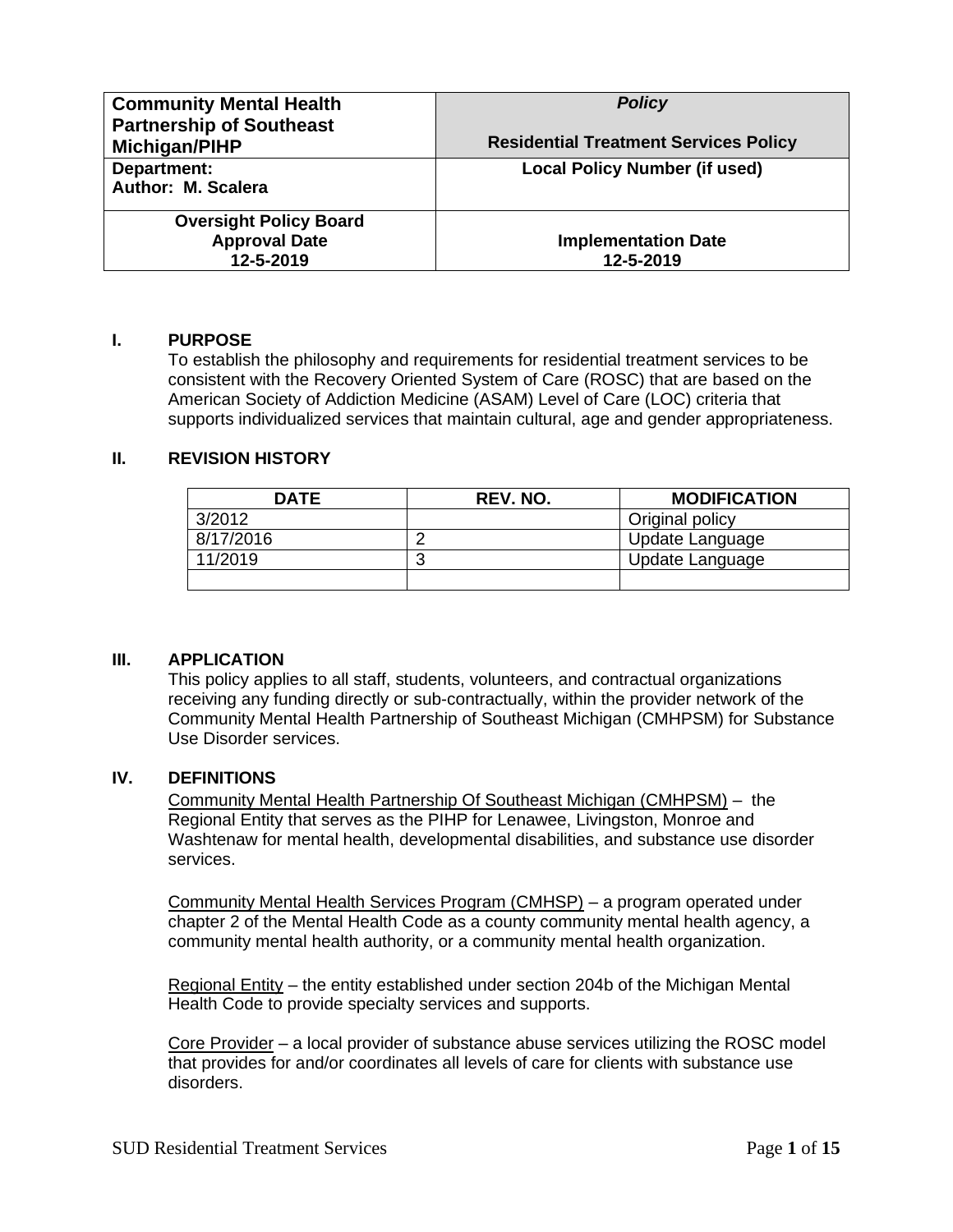Core Services - are defined as Treatment Basics, Therapeutic Interventions, and Interactive Education/Counseling. See the chart in the "Covered Services" section for further information.

Counseling - an interpersonal helping relationship that begins with the client exploring the way they think, how they feel and what they do, for the purpose of enhancing their life. The counselor helps the client to set the goals that pave the way for positive change to occur.

Crisis Intervention - <sup>a</sup> service for the purpose of addressing problems/issues that may arise during treatment and could result in the client requiring a higher level of care if intervention is not provided.

Detoxification/Withdrawal Management – monitoring for the purpose of preventing/alleviating medical complications related to no longer using or decreasing the use of a substance.

Face-to-Face- this interaction not only includes in-person contact, it may also include real-time video and audio linkage between a client and provider, as long as this service is provided within the established confidentiality standards for substance use disorder services.

Facilitates Transportation – assist the client, or potential client, or referral source in arranging transportation to and from treatment.

Family Counseling  $-$  face-to-face intervention with the client and the significant other and/or traditional or non-traditional family members for the purpose of goal setting and achievement, as well as skill building. Note: in these situations, the identified client need not be present for the intervention.

Family Psychotherapy - face-to-face, insight-oriented interventions with the client and the significant other and/or traditional or non-traditional family members. Note: in these situations, the identified client need not be present for the intervention.

Group Counseling – face-to-face intervention for the purpose of goal setting and achievement, as well as skill building.

Group Psychotherapy - face-to-face, insight-oriented interventions with three or more clients.

Individual Assessment  $-$  a face-to-face service for the purpose of identifying functional and treatment needs, and to formulate the basis for the Individualized Treatment Plan to be implemented by the provider.

Individual Counseling- face-to-face intervention for the purpose of goal setting and achievement, and skill building.

Individual Psychotherapy**-** face-to-face, insight-oriented interventions with the client.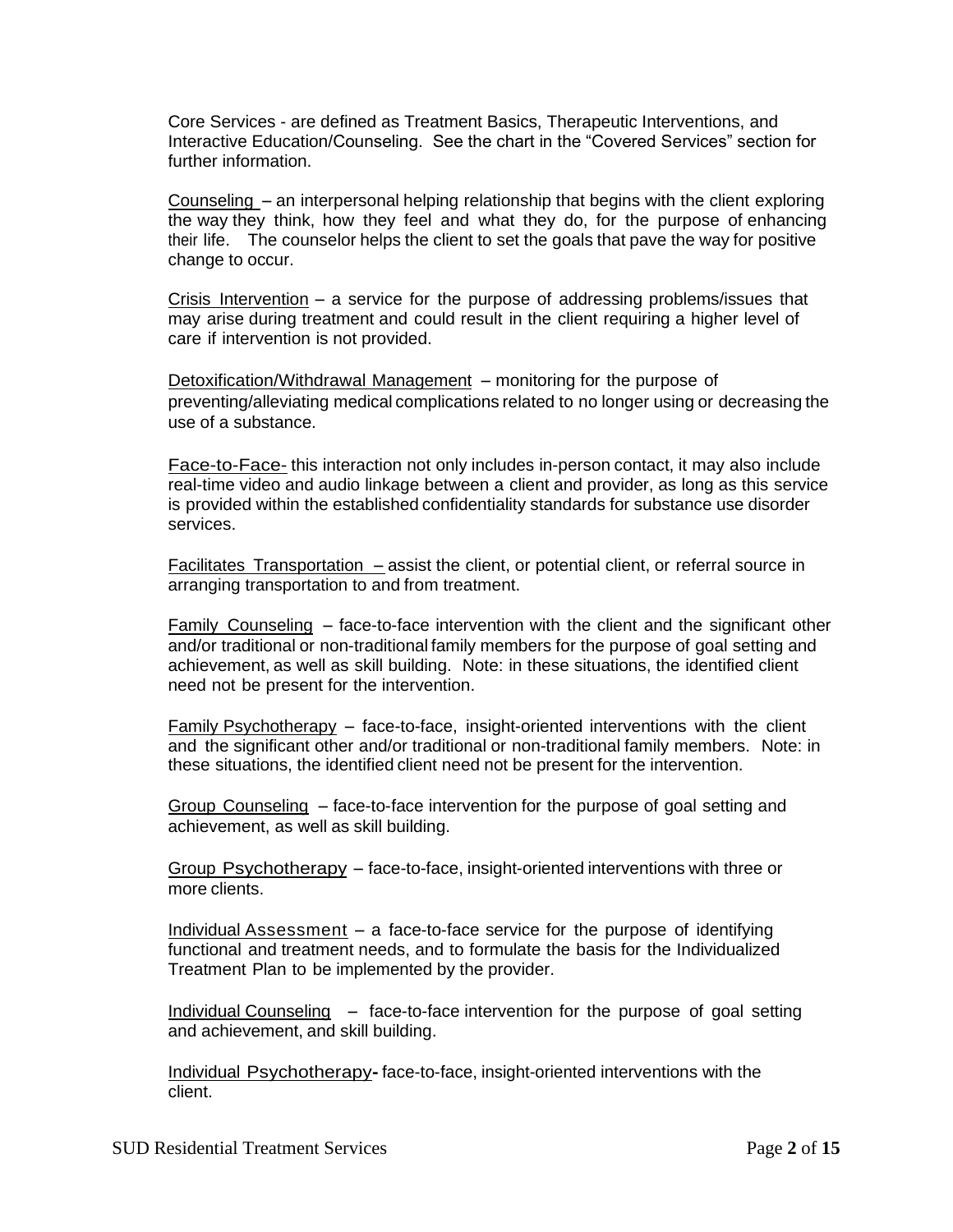Individual Treatment Planning**-** direct and active client involvement in establishing the goals and expectations for treatment to ensure the appropriateness of the current level of care, to ensure true and realistic needs are being addressed and to increase the client's motivation to participate in treatment. Treatment planning requires an understanding that each client is unique, and each treatment plan must be developed based on the individual needs, goals, desires and strengths of each client and be specific to the diagnostic impression and assessment.

Interactive Education – services that are designed or intended to teach information about addiction and/or recovery skills, often referred to as didactic education.

Interactive Education Groups – activities that center on teaching skills to clients necessary to support recovery, including "didactic" education.

Medical Necessity – treatment that is reasonable, necessary, and appropriate based on individualized treatment planning and evidence-based clinical standards.

Peer Support - individuals who have shared experiences of addiction and recovery and offer support and guidance to one another.

Professional Staff – as identified in the Staff Qualifications for SUD Treatment Services portion of the PIHP/MDHHS Contract include Substance Abuse Treatment Specialists, Substance Abuse Treatment Practitioner, Specially Focused Staff and Treatment Supervisor.

 $Psychotherapy - an advanced clinical practice that includes the assessment,$ diagnosis, or treatment of mental, emotional, or behavioral disorders, conditions, addictions, or other bio- psychosocial problems and may include the involvement of the intrapsychic, intrapersonal, or psychosocial dynamics of individuals.

 $Recovery - a process of change through which an individual achieves abstinence and$ improved health, wellness, and quality of life. The experience (a process and a sustained status) through which individuals, families, and communities impacted by severe alcohol and other drug (AOD) problems utilize internal and external resources to voluntarily resolve these problems, heal the wounds inflicted by AOD-related problems, actively manage their continued vulnerability to such problems, and develop a healthy, productive, and meaningful life.

Recovery Planning - process that highlight's and organize <sup>a</sup> person's goals, strengths and capacities and to determine what barriers need to be removed or problems resolved to help people achieve their goals. This should include an asset and strength-based assessment of the client.

Recovery Support and Preparation – services designed to support and promote recovery through development of knowledge and skills necessary for an individual's recovery.

Referral/Linking/Coordination of Services - office-based service activity performed by a primary clinician or other assigned staff to address needs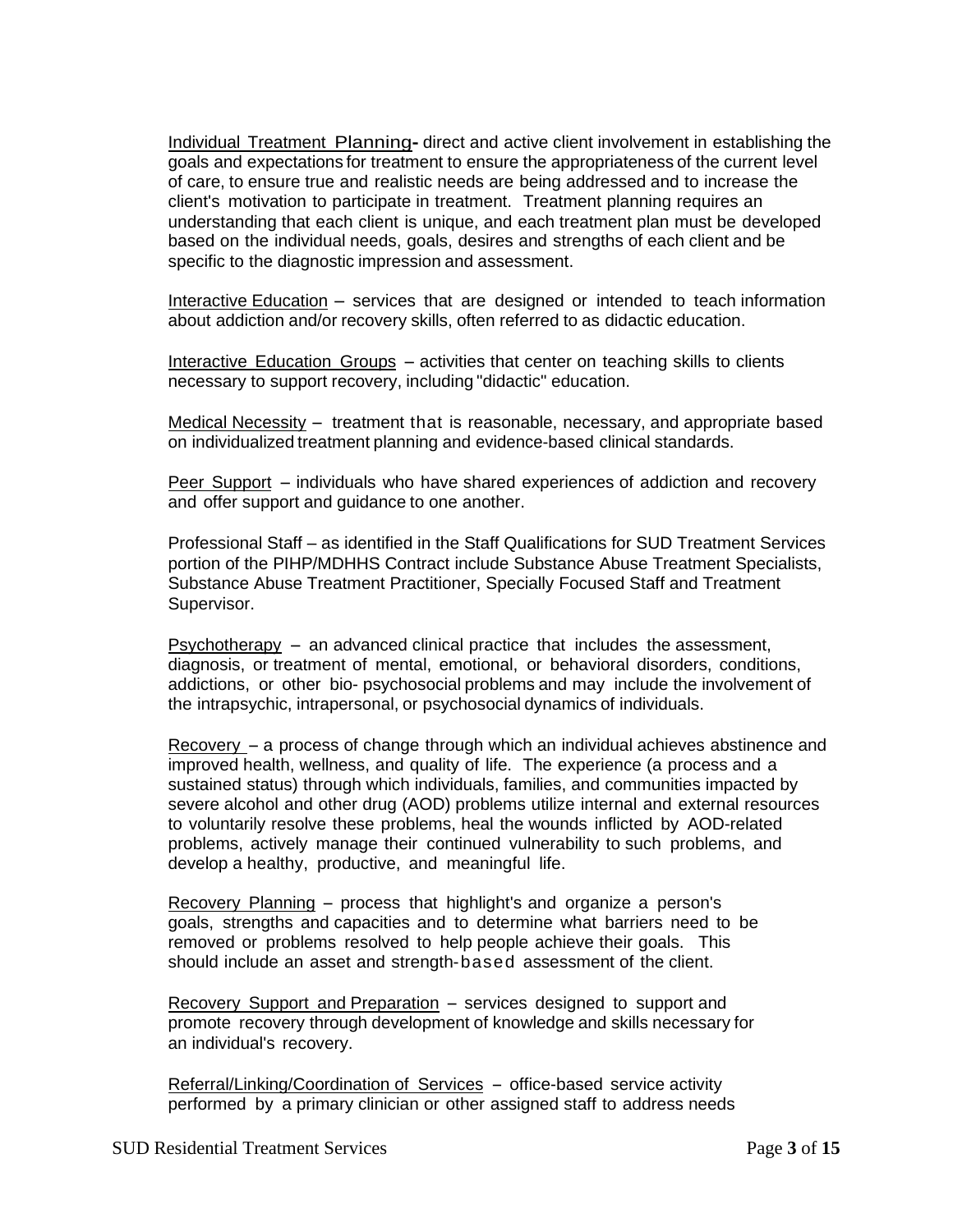identified through the assessment, and/or of ensuring follow through with access to outside services, and/or to establish the client with another substance use disorder provider.

Substance Use Disorder - a term inclusive of substance abuse and dependence that also encompasses problematic use of substances.

Toxicology Screening - screening used for the purpose of tracking ongoing use of substances when this has been established as a part of the treatment plan or an identified part of the treatment program. (This may include onsite testing such as portable breathalyzers or non-laboratory urinalysis)

#### **V. POLICY**

CMHPSM will provide oversight and on-site monitoring to residential providers to ensure the philosophy, standards and requirements of client specific residential series are being appropriately implemented and provided. The core providers will refer to external residential providers, when necessary, based on capacity or clinical need and coordinate care with external provider.

#### **VI. STANDARDS**

The residential levels of care from ASAM are established based on the needs of the client. As part of the purpose of this document, the short- and long-term descriptors will no longer be used to describe residential services. The frequency and duration of residential treatment services are expected to be guided by the ASAM levels of care, and are described as follows:

#### **ASAM Level 3.1 – Clinically Managed Low-Intensity Residential Services**

These services are directed toward applying recovery skills, preventing relapse, improving emotional functioning, promoting personal responsibility, and reintegrating the individual in the worlds of work, education, and family life. Treatment services are similar to low-intensity outpatient services focused on improving the individual's functioning and coping skills in Dimension 5 and 6.

The functional deficits found in this population may include problems in applying recovery skills to their everyday lives, lack of personal responsibility, or lack of connection to employment, education, or family life. This setting allows clients the opportunity to develop and practice skills while reintegrating into the community.

This type of programming can be beneficial to individuals who do not acknowledge a substance use problem, and services would be focused on engagement and continuing treatment. Treatment at this level is sometimes necessary to due to deficits in the individual's recovery environment and length of stay in clinically managed Level 3.1 programs is generally longer than that of the more intensive levels of residential care. This allows the individual to practice and master the application of recovery skills.

#### *Support Systems*

Necessary support systems include telephone or in-person consultation with a physician and emergency services, available 24 hours a day, and 7 days a week. There also must be direct affiliations with other levels of care, or close coordination through referral to more and less intensive levels of care and other services. Programs should have the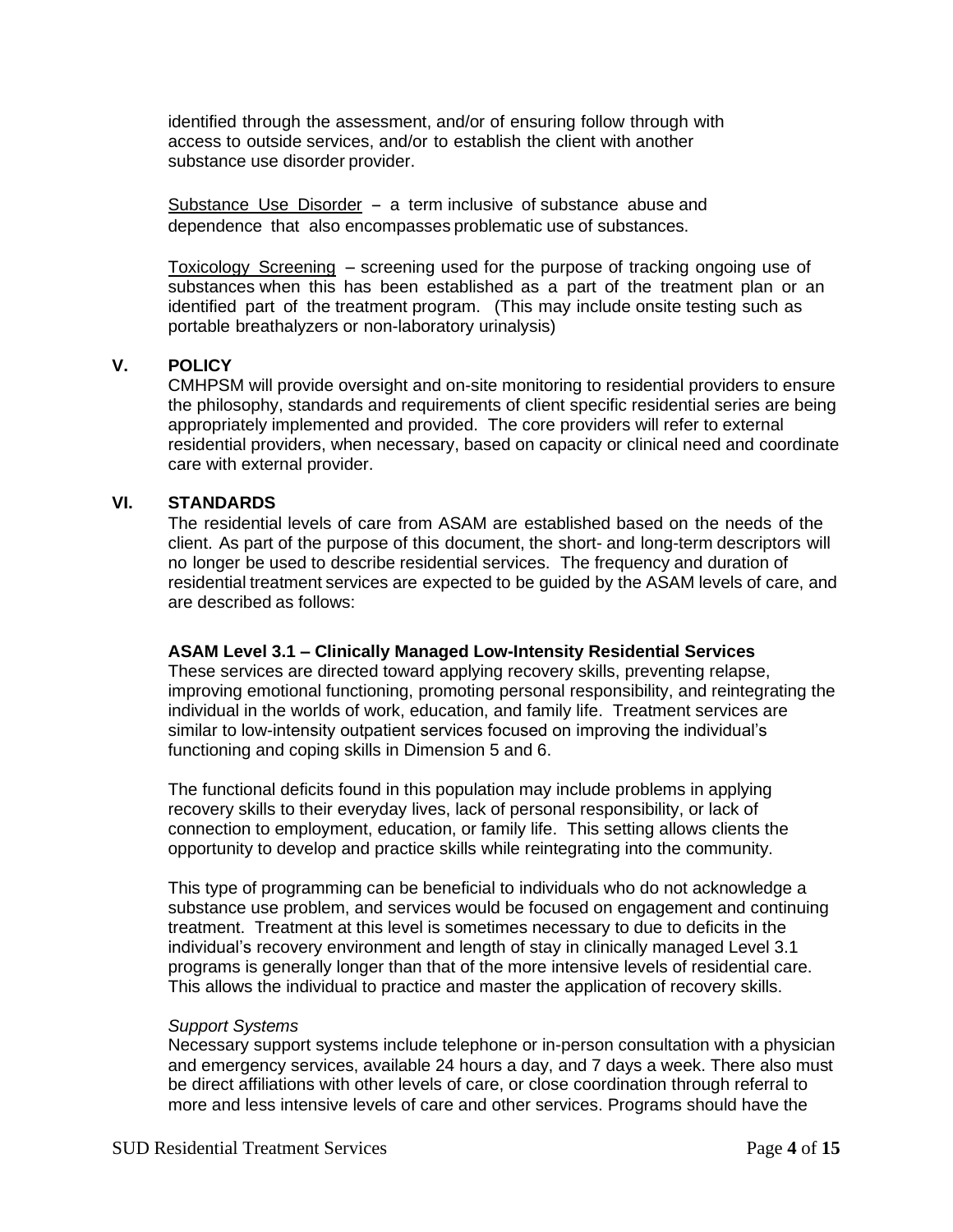ability to arrange for needed procedures as appropriate to the severity and urgency of the individual's condition. These programs should also have the ability to arrange for pharmacotherapy for psychiatric or anti-addiction medications. They should also have direct affiliations with other levels of care or close coordination through referral to more and less intensive levels of care and other services such as literacy training and adult education.

#### *Staff Requirements*

Level 3.1 programs are staffed by allied health professional staff such as counselor aides or group living workers who are available onsite 24-hours a day or as required by licensing regulations. Clinical staff must be knowledgeable about the biological and psychosocial dimensions of substance use disorders and their treatment. They must also be able to identify the signs and symptoms of acute psychiatric conditions including psychiatric decompensation. Staff at this level are not involved in direct service provision, however, addiction physicians should review admission decisions to confirm clinical necessity of services

#### *Co-occurring Enhanced Programs*

These should be staffed by credentialed mental health professionals that have the ability to treat co-occurring disorders with the capacity to involve addiction-trained psychiatrists. These professionals should also have sufficient cross-training in addiction and mental health to understand the signs and symptoms of mental disorders, be able to understand and explain to the individual the purposes of different psychotropic medications and how they interact with substance use.

### **ASAM Level 3.3 – Clinically Managed Medium-Intensity Residential Services**

These programs provide a structured recovery environment in combination with medium intensity clinical services to support recovery. Services may be provided in a deliberately repetitive fashion to address the special needs of individuals who are often elderly, cognitively impaired, or developmentally delayed. Typically, they need a slower pace of treatment because of mental health problems or reduced cognitive functioning.

The deficits for clients at this level are primarily cognitive, either temporary or permanent. The clients in this LOC have needs that are more intensive and therefore, to benefit effectively from services, they must be provided at a slower pace and over a longer period of time. The client's level of impairment is more severe at this level, requiring services be provided differently in order for maximum benefit to be received.

#### *Support Systems*

Necessary support systems within this level include telephone or in-person consultations with a physician, or a physician assistant or nurse practitioner in states where they are licensed as physician extenders and may perform the duties designated here for a physician; and emergency services, available 24 hours a day, 7 days a week. They should have direct affiliations with other easily accessible levels of care or close coordination through referral to more and less intensive levels of care and other services. They need medical, psychiatric, psychological, laboratory and toxicology services available through consultation and referral as appropriate to the severity and urgency of the individual's condition.

#### *Staff Requirements*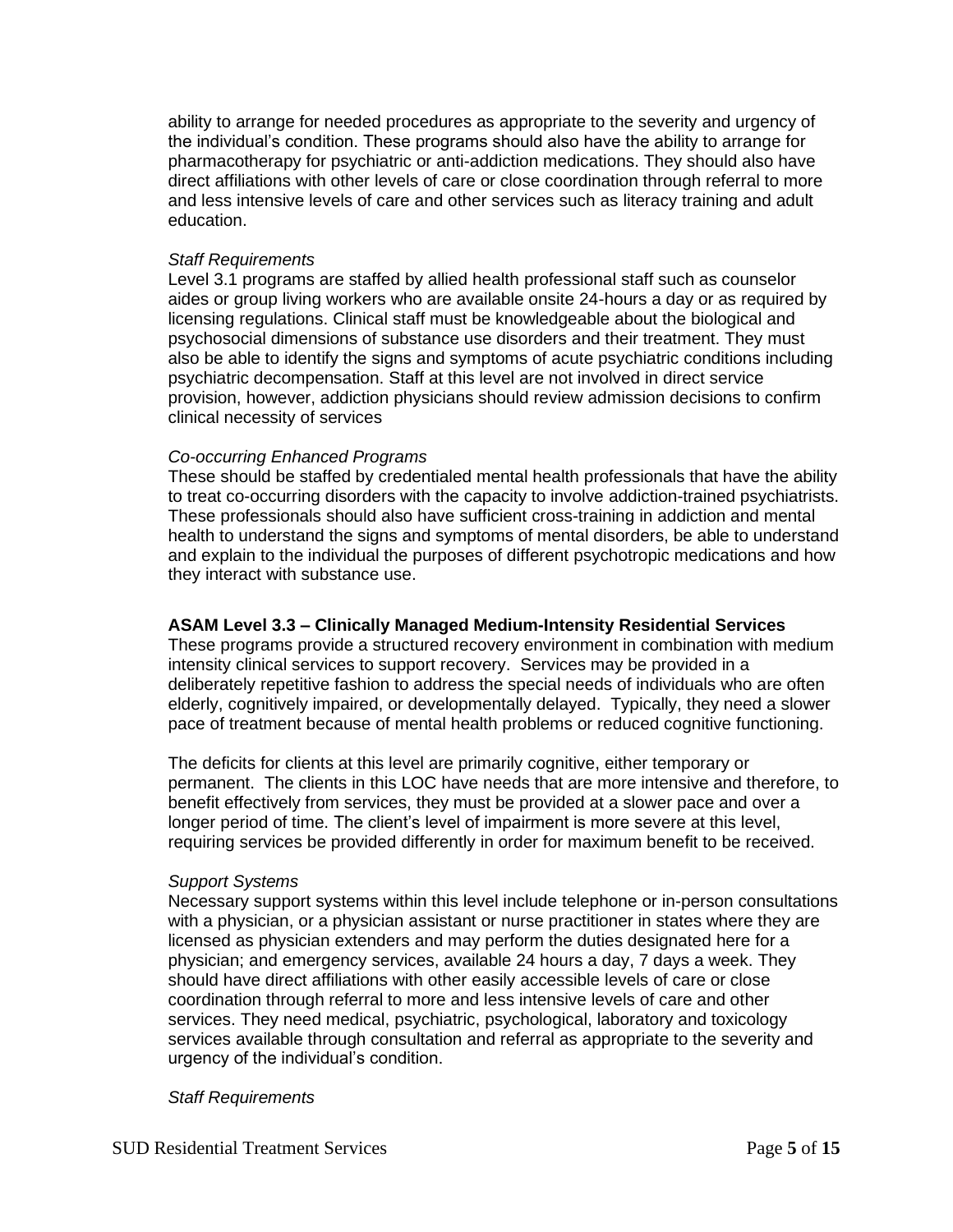Level 3.3 programs are staffed by physician extenders, and appropriately credentialed mental health professionals as well as allied health professional staff. These staff should be on-site 24hours a day or as required by licensing regulations. In addition, one or more clinicians with competence in the treatment of substance use disorders should be onsite 24-hours a day. These staff should also be knowledgeable about the biological and psychosocial dimensions of substance abuse and mental health disorders as well as their treatments. They should also be able to identify signs and symptoms of acute psychiatric conditions including psychiatric decompensation. Staff should also have specialized training in behavior management techniques.

#### *Co-occurring Enhanced Programs*

This type of program needs to be staffed by credentialed psychiatrists and mental health professionals. They should be able to assess and treat people with co-occurring mental disorders and they need to have specialized training in behavior management techniques. Most, if not all, treatment professionals should have sufficient cross-training to understand signs and symptoms of mental disorders and be able to understand and explain to the individual the purpose of psychotropic medication and its interactions with substance use.

#### **ASAM Level 3.5 – Clinically Managed High-Intensity Residential Services**

These programs are designed to treat clients who have significant social and psychological problems. Treatment is directed toward diminishing client deficits through targeted interventions. Effective treatment approaches are primarily habilitative in focus; addressing the client's educational and vocational deficits, as well as his or her socially dysfunctional behavior. Clients at this level may have extensive treatment or criminal justice histories, limited work and educational experiences, and antisocial value systems.

The length of treatment depends on an individual's progress. However, as impairment is considered to be significant at this level, services should be of a duration that will adequately address the many habilitation needs of this population. Very often, the level of impairment will limit the services that can actually be provided to the client resulting in the primary focus of treatment at this level being focused on habilitation and development, or re-development, of life skills. Due to the increased need for habilitation in this client population, the program will have to provide the right mix of services to promote life skill mastery for each individual.

#### *Support Systems*

Programs in this level of care should have telephone or in-person consultation with a physician, or a physician assistant or nurse practitioner in state where they are licensed as physician extenders and may perform the duties designated here for a physician; emergency services, available 24 hours a day, 7 days a week. They must also have direct affiliations with other levels or close coordination through referral to more and less intensive levels of care and other services. They must also have arranged medical, psychiatric, psychological, laboratory, and toxicology services as appropriate to the severity and urgency of the individual's condition.

#### *Staff Requirements*

Level 3.5 programs staffed by licensed or credentialed clinical staff such as addiction counselors and other professional staff who work with the allied health staff in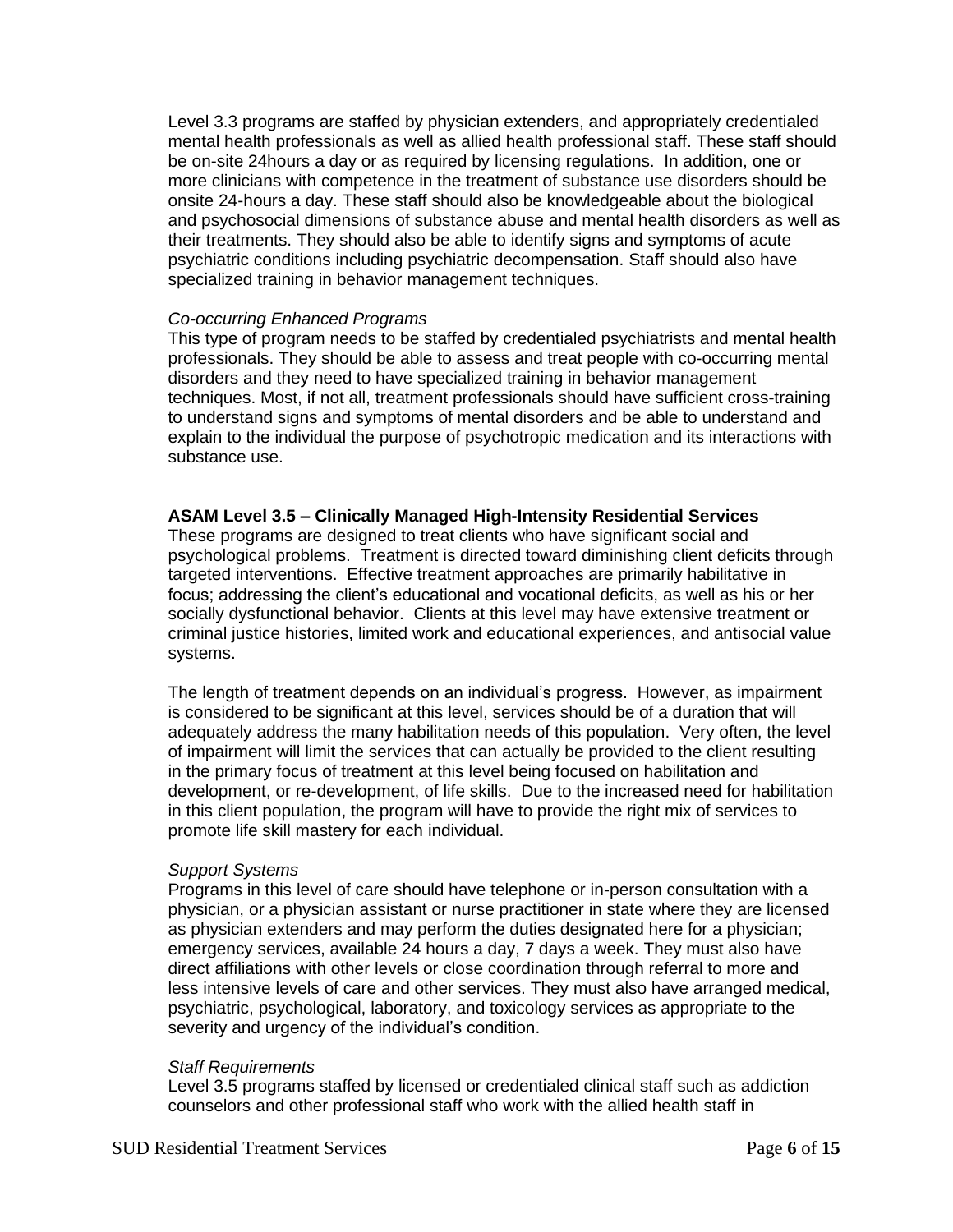interdisciplinary approach. Professional staff should be onsite 24-hours a day or per licensing regulations. One or more clinicians with competence in treatment of substance use disorders must be available onsite or on-call 24-hours per day. These staff should also be knowledgeable about the biological and psychosocial dimensions of substance abuse and mental health disorders as well as their treatments. Clinicians should be able to identify the signs and symptoms of acute psychiatric conditions and have specialized training in behavior management techniques.

## *Co-occurring Enhanced Programs*

This type of program should offer psychiatric services, medication evaluation and laboratory services. These services should be available by telephone within 8 hours and on-site or closely coordinated off-site staff within 24 hours, as appropriate by severity and urgency of the individual's mental health condition. These programs should be staffed by credentialed mental health professionals, including addiction psychiatrists who are able to assess and treat the cooccurring mental health disorder and have specialized training in behavior management. They should also have cross-training to understand the signs and symptoms of co-occurring mental disorders and be able to explain to the individual, the purpose of psychotropic drugs and how they interact with substance use.

# **ASAM Level 3.7 – Medically Monitored High-Intensity Inpatient Services**

These programs offer a structured regime of professional 24-hour directed evaluation, observation, medical monitoring, and addiction treatment in an inpatient setting. These programs operate in permanent facilities with inpatient beds and function under a set of defined policies, procedures and clinical protocols. These programs are for patients with subacute biomedical and emotional, behavioral or severe cognitive problems that require individual treatment but do not require the full resources of an acute care general hospital or medically managed individual program.

These services are designed to meet needs of patients who have functional limitations in Dimensions 1, 2, and 3. The care provided in these programs is delivered by an interdisciplinary staff of appropriately credentialed staff, including addiction credentialed physicians. The main focus of treatment is specific to substance related disorders. The skills of this team and their availability can accommodate withdrawal management and/or intensive inpatient treatment of addiction, and/or integrated treatment of cooccurring subacute biomedical, and/or emotional, behavioral or cognitive conditions.

#### *Support Systems*

This level of care requires physician monitoring, nursing care, and observations are made available. The following staffing is required for this level of care: a physician must be available to assess the individual in person within 24 hours of admission and thereafter as medically necessary; a registered nurse to conduct alcohol and other drugfocused nursing assessment at time of admission; an appropriately credentialed nurse is responsible for monitoring the individual's progress and for medication administration. There must be additional medical specialty consultation, psychological, laboratory and toxicology services available on-site through consultation or referral. There also must be coordination of necessary services or other levels of care are available through direct affiliation or a referral process. Psychiatric services should be available on-site through consultation or referral when presenting an issue that could be attended to at a later time. These services should be available within 8 hours by telephone or 24 hours in person.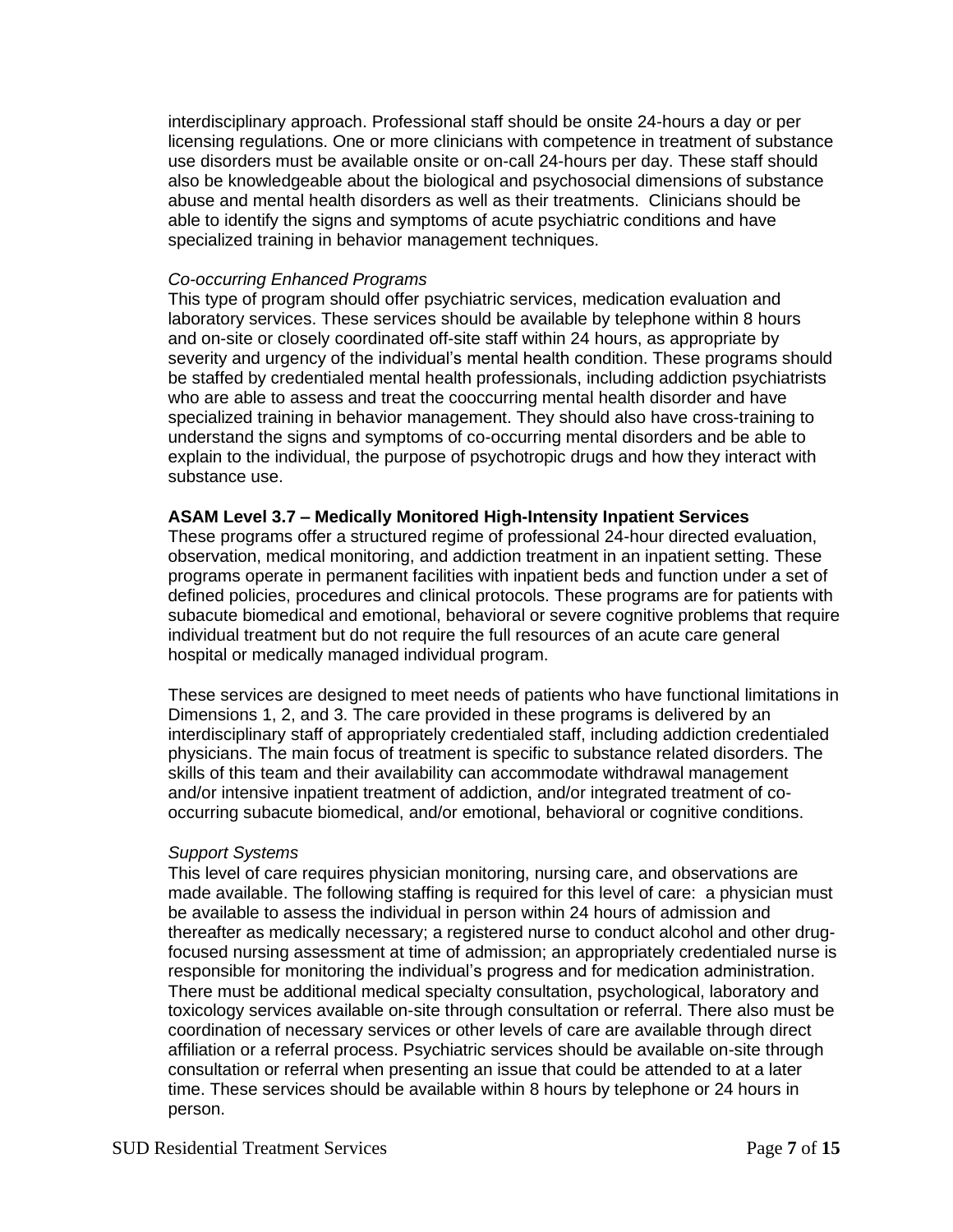#### *Staff Requirements*

These programs are staffed by an interdisciplinary staff (including physicians, nurses, addiction counselors, and behavioral health specialists) who are able to assess and treat the individual and obtain and interpret information regarding the individuals psychiatric and substance use or addictive disorders. Staff should be knowledgeable about the biological and psychosocial dimensions of addictions and other behavioral health disorders. The staff should have training in behavior management techniques and evidence-based practices. The staff should be able to provide a planned regimen of 24 hour professionally directed evaluation, care and treatment services. A licensed physician should oversee the treatment process and assure quality of care. Physicians perform physical examinations for all admitted to this level of care. These staff should have specific training in addiction medicine or addiction psychiatry and experience with adolescent medicine. Individuals should receive pharmacotherapy integrated with psychosocial therapies.

## *Co-occurring Enhanced Programs*

Programs at this level should offer appropriate psychiatric services, medication evaluation and laboratory services. A psychiatrist should assess the individual within four hours of admission by telephone and within 24 hours following admission in person, if not sooner, as appropriate by individual's behavioral health condition. A registered nurse or licensed mental health clinician should conduct a behavioral health-focused assessment at the time of admission. If not done by a registered nurse, a separate nursing assessment must be done. The nurse is responsible for monitoring the individual's progress and administering or monitoring the individual's self-administration of psychotropic medications. These must also be staffed by addiction psychiatrists and credentialed behavioral health professionals who can assess and treat co-occurring psychiatric disorders and who have specialized training in behavior management. These programs are ideally staffed by a certified addiction specialist physician, or a physician certified as an addiction psychiatrist. Some, if not all, treatment professionals should have sufficient cross-training to understand signs and symptoms of psychiatric disorders and be able to explain to the individual the purpose of psychotropic medication and how they interact with substance use. The intensity and care should meet the individual's needs.

ASAM LOC describe the need for treatment from the perspective of the level of impairment of the client; with the higher the level of impairment requiring the longer duration, slower more repetitive services. The identification of these needs is intended to assist with service selection and authorization for care. The placement of the client is based on the ASAM LOC determination. Due to the unique and complex nature of each client, it is recognized that not every client will "fit" cleanly into one level over another by just looking at the level of impairment. There may be situations where a case could be made for a client to receive services in each of these levels and each would be appropriate. In these situations, documentation should be made as to the rationale for the decision. In addition, variations in treatment that do not follow these guidelines should also be documented in the client record.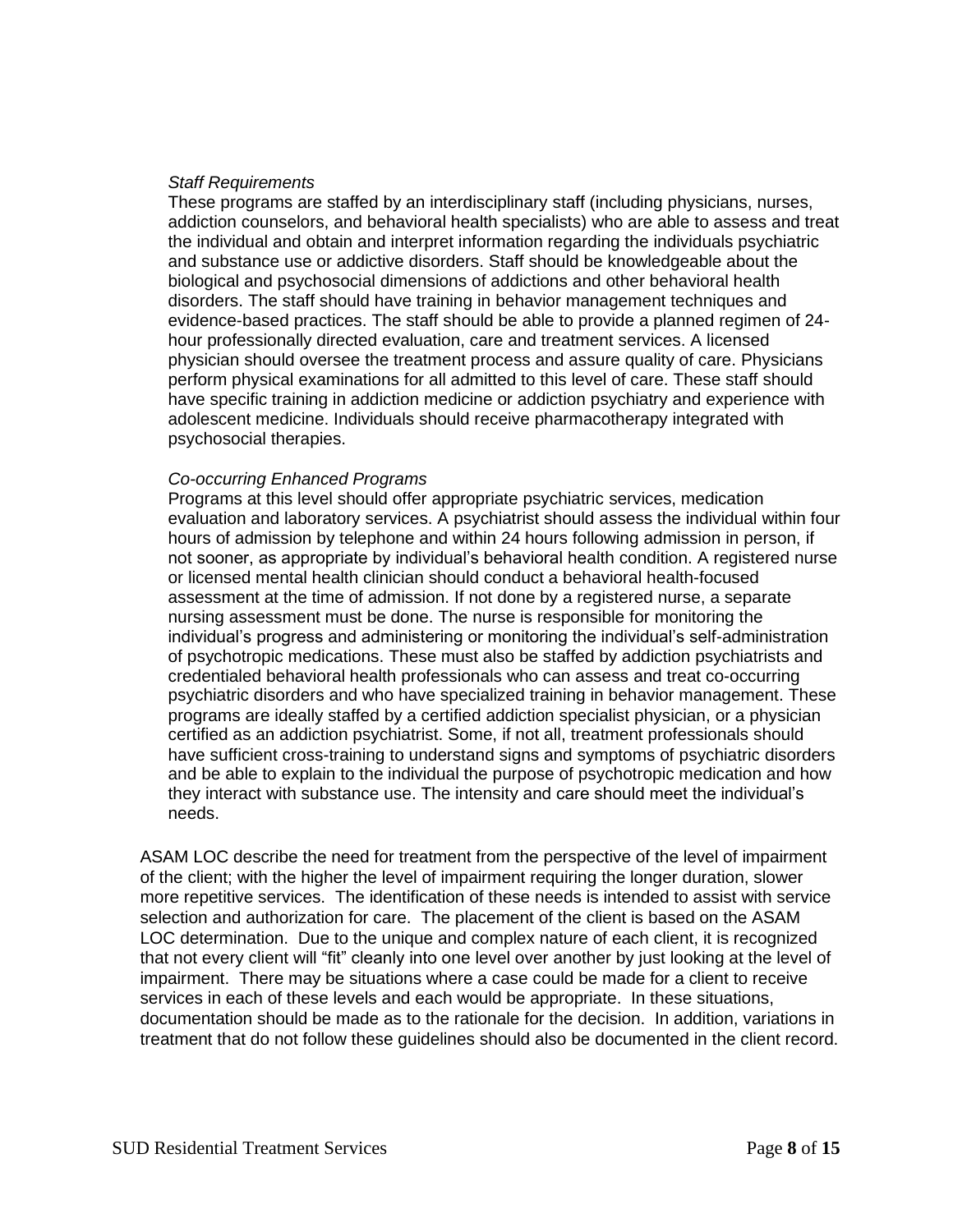The cost of the service should not be the driving force behind the decision; the decision should be made based on what is most likely to help the client be successful in treatment and achieve recovery.

| <b>Level of Care</b>                                           | Level 3.1                                                                                                                                        | Level 3.3                                                                              | Level 3.5                                                                                                                                      | Level 3.7                                                                                                                  |
|----------------------------------------------------------------|--------------------------------------------------------------------------------------------------------------------------------------------------|----------------------------------------------------------------------------------------|------------------------------------------------------------------------------------------------------------------------------------------------|----------------------------------------------------------------------------------------------------------------------------|
| <b>Dimension 1</b><br>Withdrawal<br>Potential                  | No withdrawal<br>risk, or<br>minimal/stable withdrawal, or<br>withdrawal;<br>Concurrently<br>receiving<br>Level 1-WM<br>or Level 2-<br><b>WM</b> | Not at risk of<br>severe<br>moderate<br>withdrawal is<br>manageable at<br>Level 3.2-WM | At minimal risk<br>of severe<br>withdrawal at<br>Levels 3.3 or<br>$3.5$ . If<br>withdrawal is<br>present, it meets<br>Level 3.2-WM<br>criteria | Approach<br>"unbundled"<br>withdrawal<br>management for<br>adults.                                                         |
| <b>Dimension 2</b><br>Medical<br>conditions &<br>complications | None or very<br>stable, or<br>receiving<br>concurrent<br>medical<br>monitoring                                                                   | None or stable<br>or receiving<br>concurrent<br>medical<br>monitoring                  | None or stable<br>or receiving<br>concurrent<br>medical<br>monitoring                                                                          | Individual in<br>significant risk of<br>serious damage to<br>physical health or<br>concomitant<br>biomedical<br>conditions |

The ASAM Assessment Dimensions must be used to assist in the determination of the LOC needed by a client: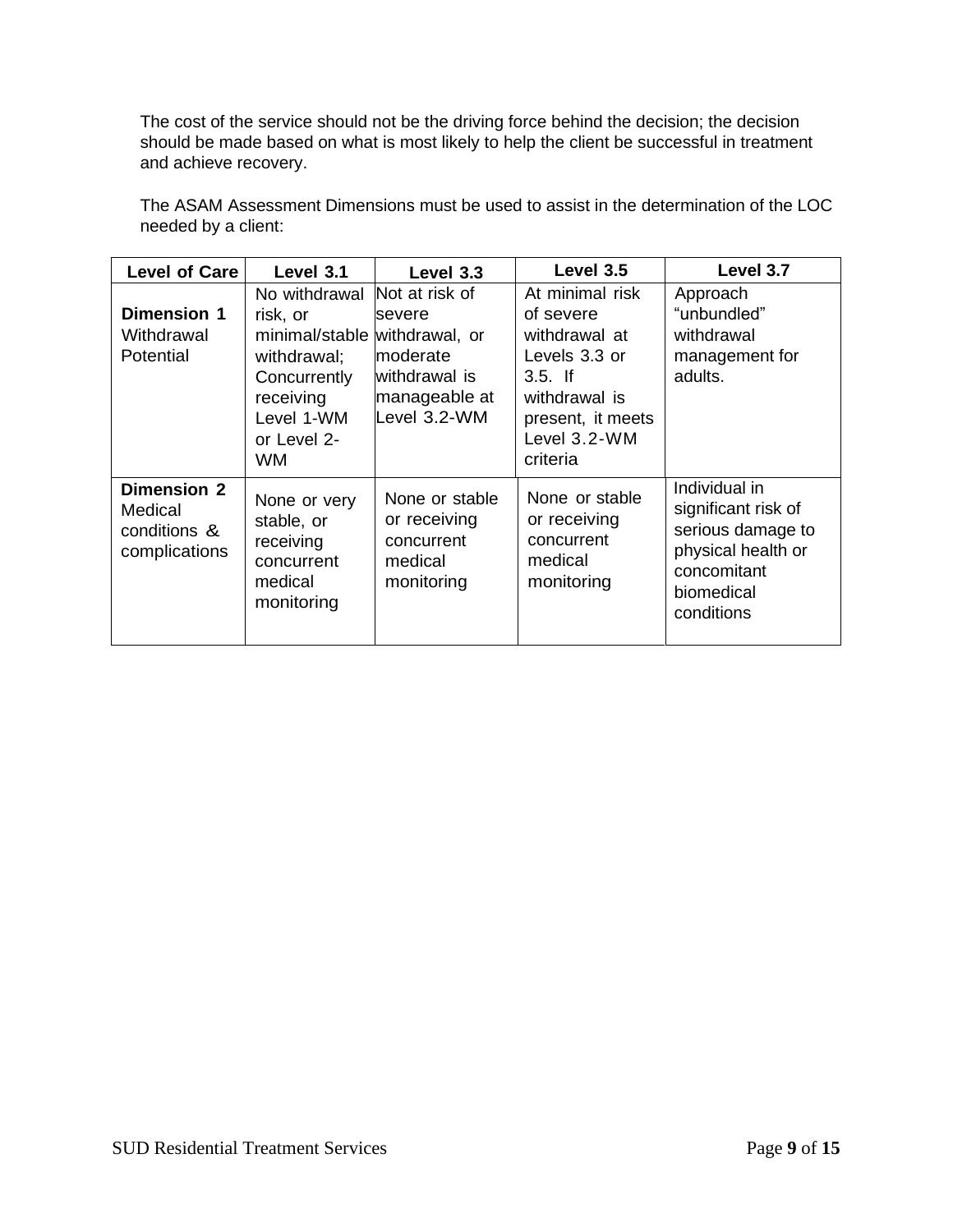| <b>Dimension 3</b><br>Emotional,<br>behavioral, or<br>cognitive<br>conditions<br>and<br>complications | None or<br>minimal; not<br>distracting to<br>recovery. If<br>stable, a dual<br>diagnosis<br>capable<br>program is<br>appropriate. If<br>not, a dual<br>diagnosis-<br>enhanced<br>program is<br>required | Mild to<br>moderate<br>severity; needs<br>structure to<br>focus on<br>recovery. If<br>stable, a dual<br>diagnosis<br>capable<br>program is<br>appropriate. If<br>not, a dual<br>diagnosis-<br>enhanced<br>program is<br>required.<br>Treatment<br>should be<br>designed to<br>respond to any<br>cognitive<br>deficits | Demonstrates a<br>repeated inability<br>to control<br>impulses, or a<br>personality<br>disorder that<br>requires structure<br>to shape<br>behavior. Other<br>functional<br>deficits require a<br>24-hour setting to<br>teach coping<br>skills.<br>A dual diagnosis<br>enhanced<br>setting is<br>required for the<br>seriously<br>mentally ill<br>client | Individual must be<br>admitted into<br>cooccurring capable<br>or co-occurring<br>enhanced program,<br>depending on level of<br>function or degree of<br>impairment                                                      |
|-------------------------------------------------------------------------------------------------------|---------------------------------------------------------------------------------------------------------------------------------------------------------------------------------------------------------|-----------------------------------------------------------------------------------------------------------------------------------------------------------------------------------------------------------------------------------------------------------------------------------------------------------------------|---------------------------------------------------------------------------------------------------------------------------------------------------------------------------------------------------------------------------------------------------------------------------------------------------------------------------------------------------------|-------------------------------------------------------------------------------------------------------------------------------------------------------------------------------------------------------------------------|
| <b>Dimension 4</b><br><b>Readiness</b><br>to change                                                   | Open to<br>recovery<br>but needs a<br>structured<br>environment<br>to maintain<br>therapeutic<br>gains                                                                                                  | Has little<br>awareness<br>and needs<br>interventions<br>available only<br>at Level 3.3 to<br>engage and<br>stay in<br>treatment; or<br>there is high<br>severity in this<br>dimension but<br>not in others.<br>The client<br>needs a Level<br>1 motivational<br>enhancement<br>program (Early<br>Intervention)       | Has marked<br>difficulty engaging<br>in treatment, with<br>dangerous<br>consequences; or<br>there is high<br>severity in this<br>dimension but not<br>in others; The<br>client needs a<br>Level 1<br>motivational<br>enhancement<br>program (Early<br>Intervention)                                                                                     | Does not accept or<br>relate the addictive<br>disorder to severity of<br>existing problems;<br>need intensive<br>motivating strategies;<br>need 24hour<br>monitoring to assure<br>follow through with<br>treatment plan |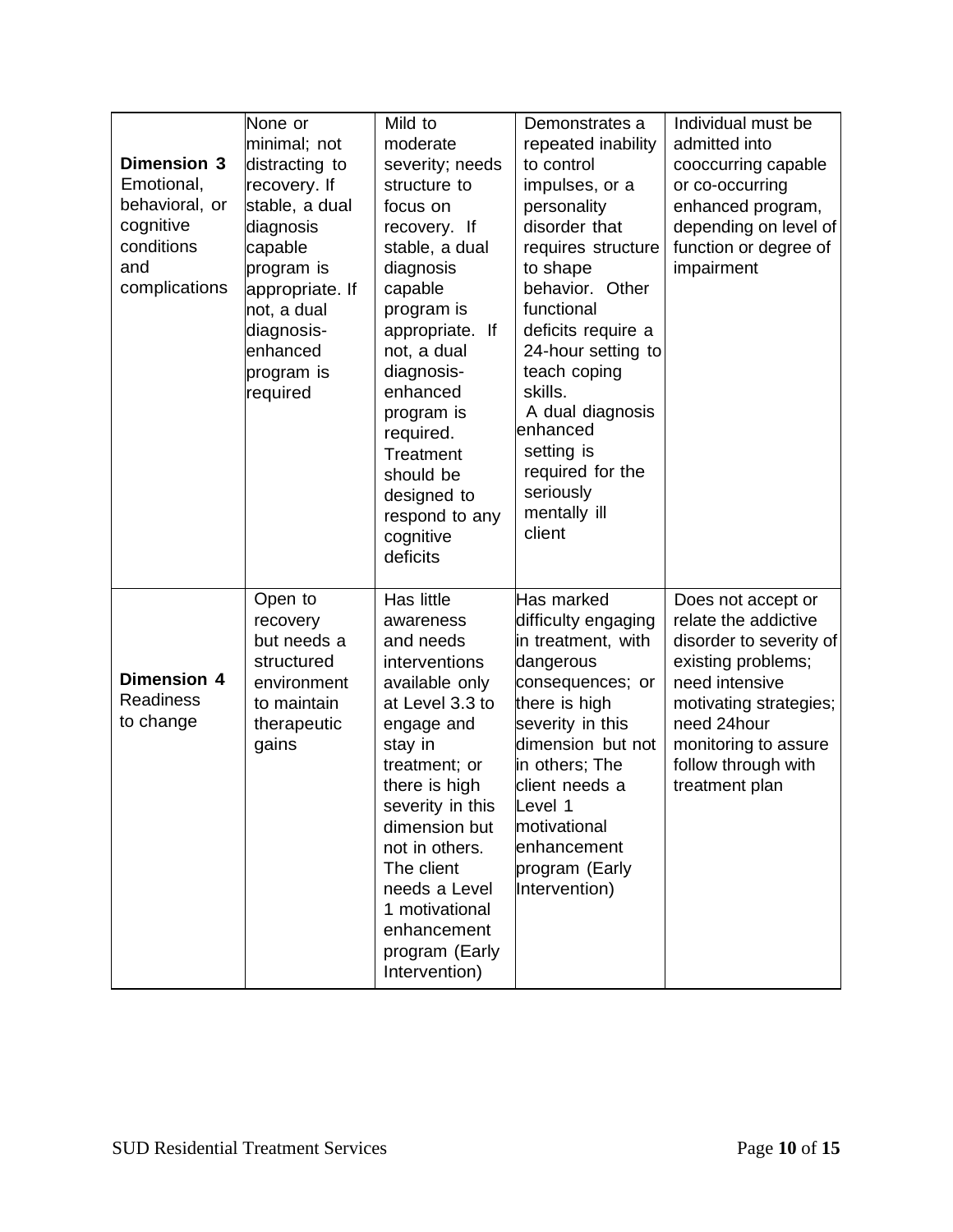| <b>Dimension 5</b><br>Relapse,<br>continued<br>use or<br>continued<br>problem<br>potential | Understands<br>relapse but<br>needs<br>structure to<br>maintain<br>therapeutic<br>gains                             | Has little<br>awareness and<br>needs<br>intervention<br>only available<br>at Level 3.3 to<br>prevent<br>continued use,<br>with imminent<br>dangerous<br>consequences<br>because of<br>cognitive<br>deficits or<br>comparable<br>dysfunction | Has no<br>recognition of<br>skills needed to<br>prevent<br>continued use,<br>with imminently<br>dangerous<br>consequences | <b>Experiencing acute</b><br>psychiatric/substance<br>use disorder marked<br>by intensification of<br>symptoms of the<br>substance-related<br>disorder despite<br>participation in a less<br>intensive level of<br>treatment; OR b)<br>There is a high<br>likelihood that the<br>patient will continue<br>to use or relapse to<br>use without close<br>outpatient monitoring<br>and structured<br>therapeutic services. |
|--------------------------------------------------------------------------------------------|---------------------------------------------------------------------------------------------------------------------|---------------------------------------------------------------------------------------------------------------------------------------------------------------------------------------------------------------------------------------------|---------------------------------------------------------------------------------------------------------------------------|-------------------------------------------------------------------------------------------------------------------------------------------------------------------------------------------------------------------------------------------------------------------------------------------------------------------------------------------------------------------------------------------------------------------------|
| Dimension 6<br>Recovery/living<br>environment                                              | Environment<br>is dangerous,<br>but recovery<br>achievable if<br>Level 3.1.<br>24-hour<br>structure is<br>available | Environment is<br>dangerous<br>and client<br>needs 24-hour<br>structure to<br>cope                                                                                                                                                          | Environment is<br>dangerous<br>and client lacks<br>skills to cope<br>outside of a<br>highly structured<br>24-hour setting | Environment is<br>dangerous and<br>patient lacks skills to<br>cope outside of<br>highly structured 24-<br>hour setting                                                                                                                                                                                                                                                                                                  |

# **Admission Criteria**

Admission to residential treatment is limited to the following criteria:

- Medical necessity.
- Diagnosis: The current edition of the Diagnostic and Statistical Manual of Mental Disorders (DSM) is used to determine an initial diagnostic impression of a substance use disorder (also known as provisional diagnosis). The diagnosis will be confirmed by the provider's assessment process.
- Individualized determination of need.
- ASAM Criteria is used to determine substance use disorder treatment placement/admission and/or continued stay needs, and are based on a LOC determination using the six assessment dimensions of the ASAM Criteria below:
	- i. Withdrawal potential.
	- ii. Medical conditions and complications.
	- iii. Emotional, behavioral, or cognitive conditions and complications.
	- iv. Readiness to change as determined by the Stages of Change Model.
	- v. Relapse, continued use or continued problem potential.
	- vi. Recovery/living environment.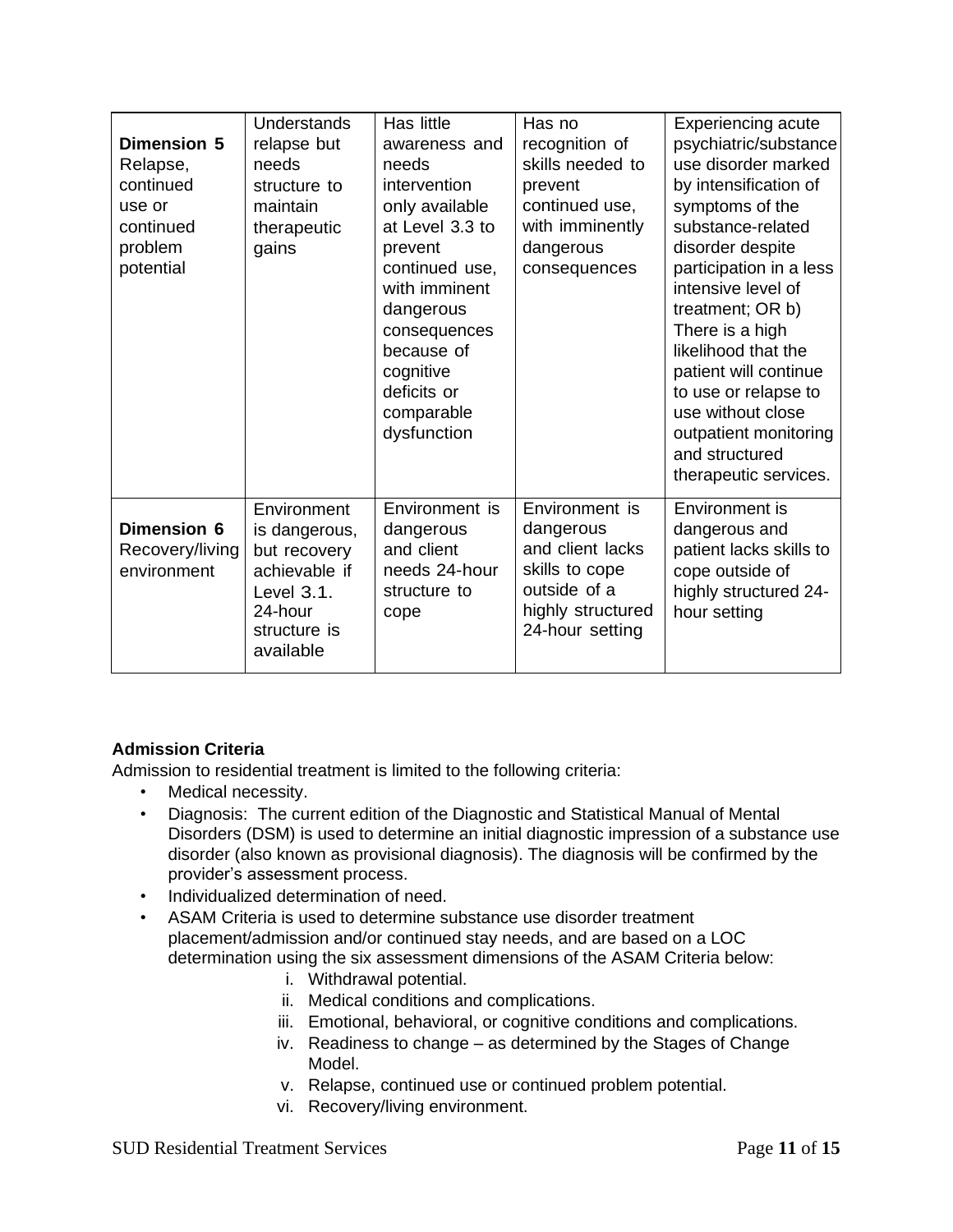Treatment must be individualized based on a biopsychosocial assessment, diagnosis, and client characteristics that include, but are not limited to, age, gender, culture, and development.

Authorization decisions on length of stay (including continued stay), change in LOC, and discharge must be based on the ASAM Criteria. As a client's needs change, the frequency, and/or duration, of services may be increased or decreased as medically necessary. Client participation in referral, continuing care, and recovery planning must occur prior to a move to another LOC for continued treatment.

## **Service Requirements**

The following chart details the required number of services that have been established for residential treatment in the three levels of care. Documentation of all core services, and the response to them by the client, must be found in the client's chart. In situations where the required services cannot be provided to a client in the appropriate frequency or quantity, a justification must also be documented in the client record.

| <b>Level of Care</b>                                                                            | <b>Minimum Weekly Core</b><br><b>Services</b> | <b>Minimum Weekly Life</b><br><b>Skills/Self Care</b> |
|-------------------------------------------------------------------------------------------------|-----------------------------------------------|-------------------------------------------------------|
| ASAM 3.1 Clients with lower impairment                                                          | At least 5 hours of clinical                  | At least 5 hours per                                  |
| or lower complexity of needs                                                                    | services per week                             | week                                                  |
| ASAM 3.3 Clients with moderate to high<br>impairment or moderate to high<br>complexity of needs | Not less than 13 hours per<br>week            | Not less than 13 hours<br>per week                    |
| ASAM 3.5 Clients with a significant level                                                       | Not less than 20 hours per                    | Not less than 20 hours                                |
| of impairment or very complex needs                                                             | week                                          | per week                                              |
| ASAM 3.7 Clients with significant level of                                                      | Not less than 20 hours per                    | Not less than 20 hours                                |
| impairment or very complex needs                                                                | week                                          | per week                                              |

# **Covered Services:**

The following services must be available in a residential setting regardless of the LOC and based on individual client need:

| <b>Type</b>                                    | <b>Residential Services Description</b>                                                                                                                                                                                                                                               |
|------------------------------------------------|---------------------------------------------------------------------------------------------------------------------------------------------------------------------------------------------------------------------------------------------------------------------------------------|
| <b>Basic Care</b>                              | Room, board, supervision, monitoring self administration of<br>medications, toxicology screening, facilitates transportation to<br>and from treatment, treatment environment: structured, safe,<br>and recovery oriented.                                                             |
| <b>Treatment Basics</b><br><b>Core Service</b> | Assessment; Episode of Care Plan (addressing treatment,<br>recovery, discharge and transition across episode);<br>coordination and referral; medical evaluation and attempt<br>to link to services; connection to next provider and medical<br>services, preparation for 'next step.' |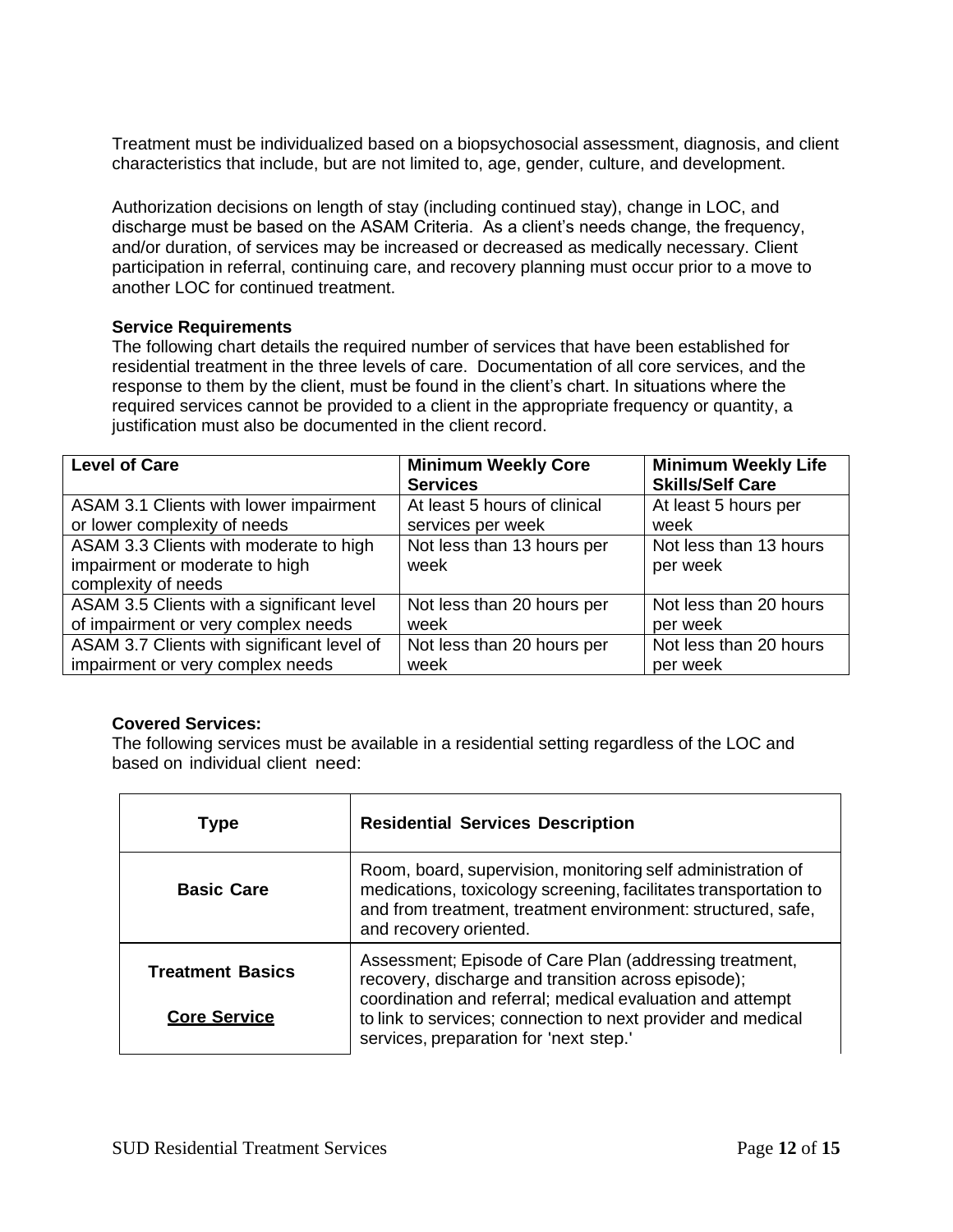| <b>Therapeutic</b><br><b>Interventions</b><br><b>Core Service</b>  | Individual, group and family psychotherapy services;<br>appropriate for the individual's needs; and crisis intervention.<br>Services provided by an appropriately licensed, credentialed<br>and supervised professional working within their scope of                                                                                                                                           |
|--------------------------------------------------------------------|-------------------------------------------------------------------------------------------------------------------------------------------------------------------------------------------------------------------------------------------------------------------------------------------------------------------------------------------------------------------------------------------------|
| <b>Interactive Education</b><br>/Counseling<br><b>Core Service</b> | Interaction and teaching with client(s) and staff that<br>process skills and information adapted to the individual<br>client needs. This includes alternative therapies,<br>individual, group and family counseling, anger<br>management, coping skills, recovery skills, relapse<br>triggers, and crisis intervention.<br>Ex: disease of addiction, mental health & substance use<br>disorder. |
| Life Skills/Self-Care<br>(building recovery<br>capital)            | Social activities that promote healthy community<br>integration/reintegration, development of community supports,<br>parenting, employment, job readiness, how to use public<br>transportation, hygiene, nutrition, laundry, education.                                                                                                                                                         |
| <b>Milieu/Environment</b><br>(building recovery<br>capital)        | Peer support; recreation/exercise; leisure activities; family<br>visits; coordination with treatment, support groups;<br>maintaining a drug/alcohol free campus.                                                                                                                                                                                                                                |
| <b>Medical Services</b><br><b>Core Service</b>                     | Physician monitoring, nursing care, and observation available.<br>Medical specialty consultation, psychological, laboratory and<br>toxicology services available. Psychiatric services available on-<br>lsite.                                                                                                                                                                                  |

# **Treatment Planning & Recovery Planning:**

Clients entering any level of residential care will have recovery and functional needs that will continue to require intervention once residential services are no longer appropriate. Therefore, residential care should be viewed as a part of an episode of care within a continuum of services that will contribute toward recovery for the client. Residential care should not be presented to clients as being a complete episode of care. To facilitate the client moving along the treatment continuum, it is expected that the provider, as part of treatment planning, begins to prepare the client for the next stage of the recovery process as soon after admission as possible. This will help to facilitate a smooth transition to the next LOC, as appropriate, and make sure that the client is aware that services will continue once the residential stay is over.

To make the transition to the next LOC, the residential care provider may assist the client in choosing an appropriate service based on needs and location scheduling appointments, arranging for a meeting with the new service provider, arranging transportation, and ensuring all required paperwork is completed and forwarded to the new service provider in a timely manner. These activities are provided, as examples of activities that could take place if it were determined there would be a benefit to the client. There could potentially be many other activities or arrangements that may be needed, or the client may require very little assistance. To the best of their ability, it is expected that the residential provider arrange for any needed assistance to ensure a seamless transfer to the next LOC.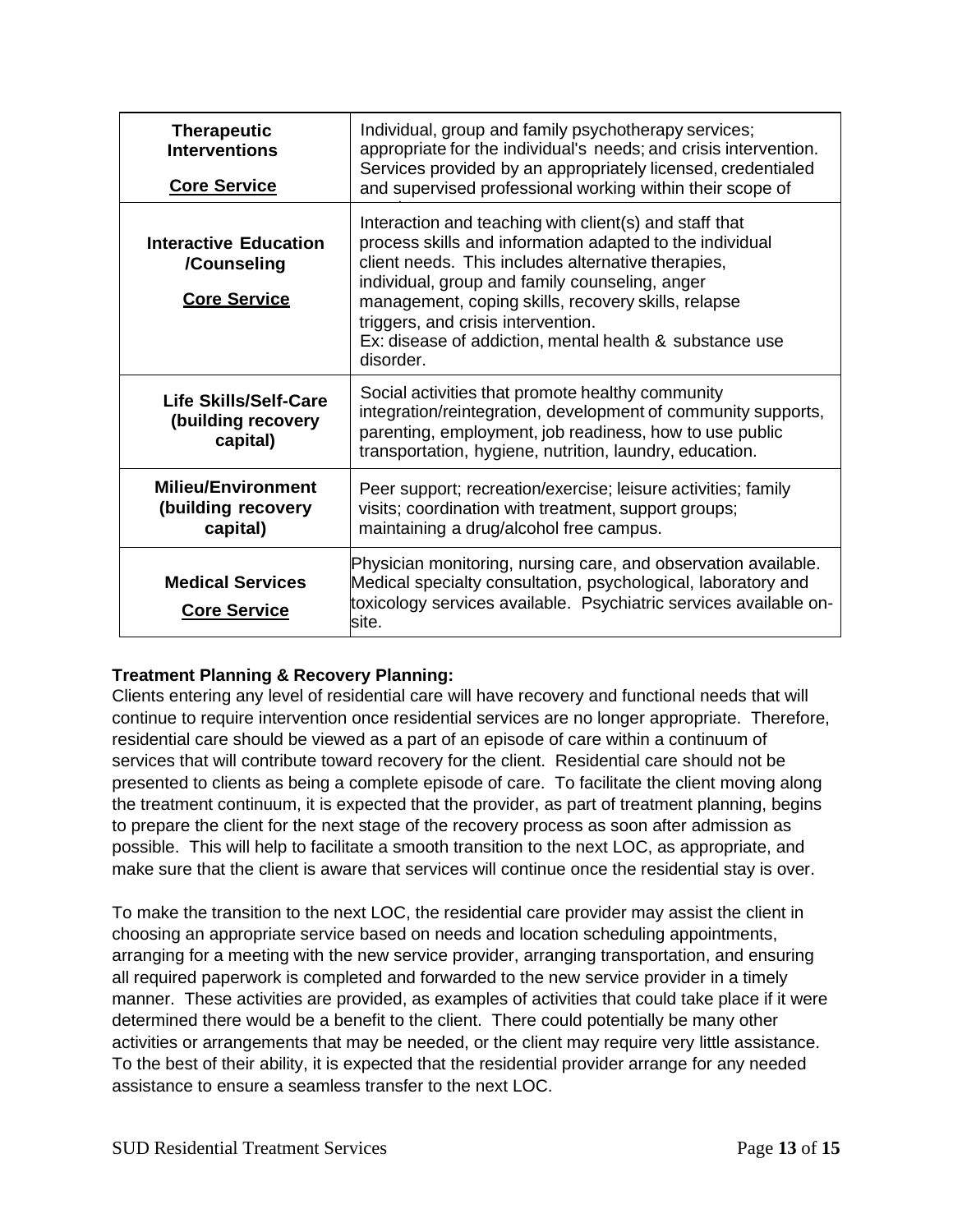# **Continuing Stay Criteria:**

Re-authorization or continued treatment should be based on ASAM PPC continued service criteria, medical necessity, and when there is a reasonable expectation of benefit from continued care.

Continuing stay can be denied in situations where the client has decided not to participate in his/her treatment. This is evidenced by continued non-compliance with treatment activities, other behavior that is deemed to violate the rules and regulations of the program providing the services, or a demonstrated lack of benefit from treatment received, after documented attempts to meet the needs of the client, by adjusting the services, were made. Progress notes must support lack of benefit, and that other appropriate services have been offered, before a client can be terminated from a treatment episode.

The ASAM Assessment Dimensions must be used to assist in the determination of the level of care needed by a client.

## **VII. EXHIBITS**

None

# **VIII. REFERENCES**

| <b>Reference:</b>                                                             | <b>Check</b><br>if<br>applies: | <b>Standard Numbers:</b> |
|-------------------------------------------------------------------------------|--------------------------------|--------------------------|
| 42 CFR Parts 400 et al. (Balanced Budget<br>Act)                              | X                              |                          |
| 45 CFR Parts 160 & 164 (HIPAA)                                                | X                              |                          |
| 42 CFR Part 2 (Substance Abuse)                                               | X                              |                          |
| Michigan Mental Health Code Act 258 of 1974                                   | X                              |                          |
| The Joint Commission - Behavioral Health<br><b>Standards</b>                  |                                |                          |
| Michigan Department of Health and Human<br>Services (MDHHS) Medicaid Contract | X                              |                          |
| <b>MDHHS Substance Abuse Contract</b>                                         | X                              |                          |
| Michigan Medicaid Provider Manual                                             | X                              |                          |
| HITECH Act of 2009                                                            | X                              |                          |
| <b>MDHHS Office of Recovery Systems of Care</b>                               | X                              |                          |

Mee-Lee D, Shulman GD, Fishman M, Gastfriend DR, and Griffth JH, eds. (2001). *ASAM Patient Placement Criteria for the Treatment of Substance Related Disorders, Second Edition-Revised (ASAM PPC-2R).*